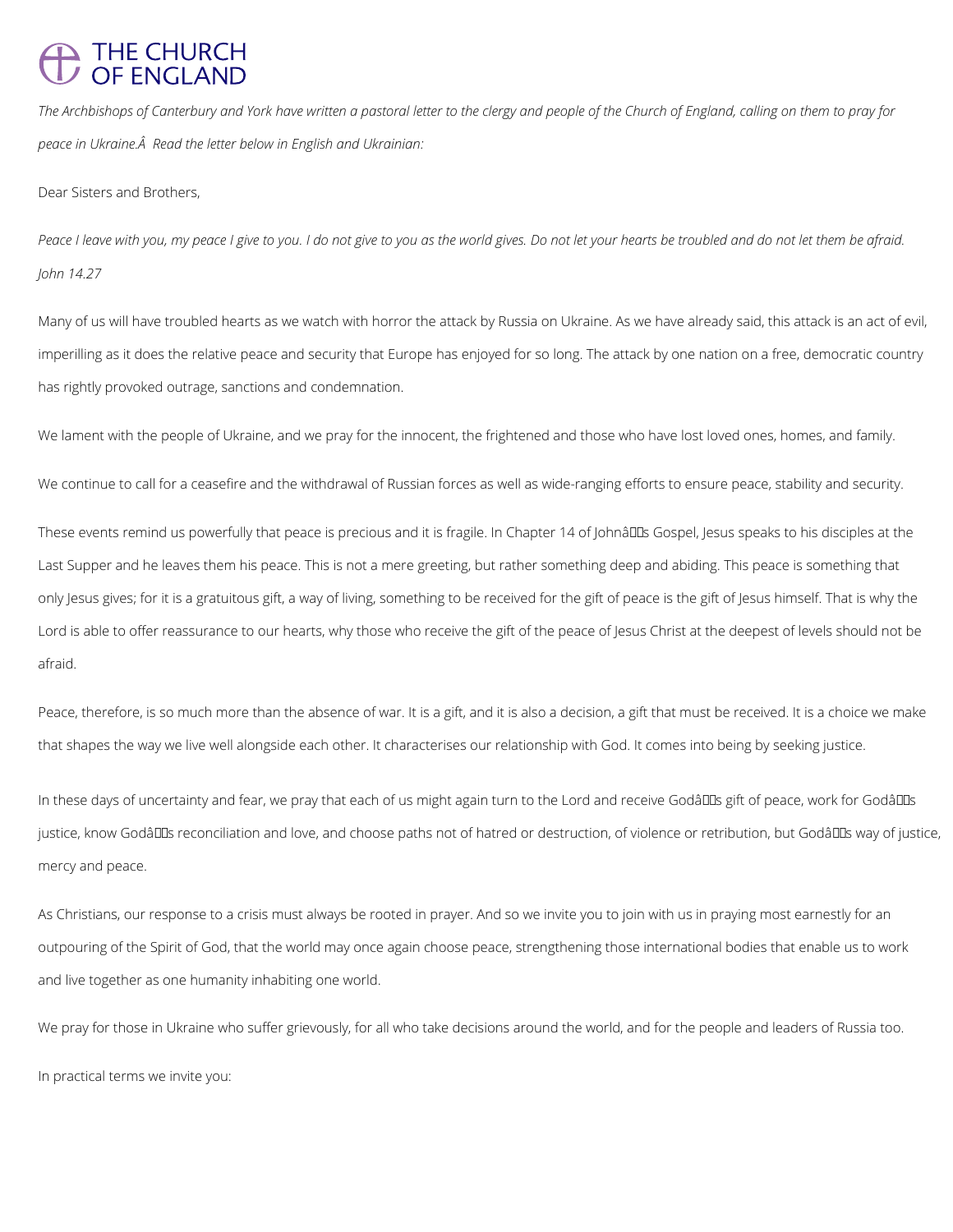to make this Sunday, 27 February, a day of prayer for peace;

on Tuesday 1 March at 6pm (GMT) to pray with the Diocese in Europe for the chaplaincy in to participate with the wider church in Pope Francisâ $\boldsymbol{\epsilon}^{\intercal\text{M}}$ s call to make Ash Wednesday, 2 M

You can find liturgical re**Gburch soft fangeand** website

However and whenever you pray, pray that the world may choose peace, and be assured of our

With every blessing,

The Most Revd & Rt Hon Justin Welby  $\hat{A}$   $\hat{A}$  The Most Revd & Rt Hon Stephen Cottrell Archbishop of Canterbury Â Â Â Â Â Â Â Â Â Â Â Â Â Archbishop of York

24  $D \times \tilde{N} \times \tilde{N}$ ,  $D \times 2 \times 2 \times 2$ 

 $D'' D \mathcal{H} \tilde{N} \in D \mathcal{H} D^3 \tilde{N} - D \pm \tilde{N} \in D^{\circ} \tilde{N}, D, \tilde{N} - \tilde{N} \cdot D \mu \tilde{N} \cdot \tilde{N}, \tilde{N} \in D,$ 

 $\mathbf{D} \times \mathbf{D} \times \mathbf{N}$   $\mathbf{D} \times \mathbf{N}$  +  $\mathbf{D} \times \mathbf{D} \times \mathbf{D} \times \mathbf{N}$   $\mathbf{D} \times \mathbf{D} \times \mathbf{N}$   $\mathbf{D} \times \mathbf{D} \times \mathbf{D} \times \mathbf{N}$  +  $\mathbf{D} \times \mathbf{D} \times \mathbf{N}$  +  $\mathbf{D} \times \mathbf{N}$  +  $\mathbf{D} \times \mathbf{N}$  +  $\mathbf{D} \times \mathbf{N}$  + Ñ,рикожиÑ,ьѕÑ• ĐºÐ°Ñ^е Ñ•ĐµÑ€Ñ†Ðµ Ñ- Đ½Đµ Ñ•Ñ,Ñ€Đ°Ñ...аÑ"Ñ,ьѕÑ• (Й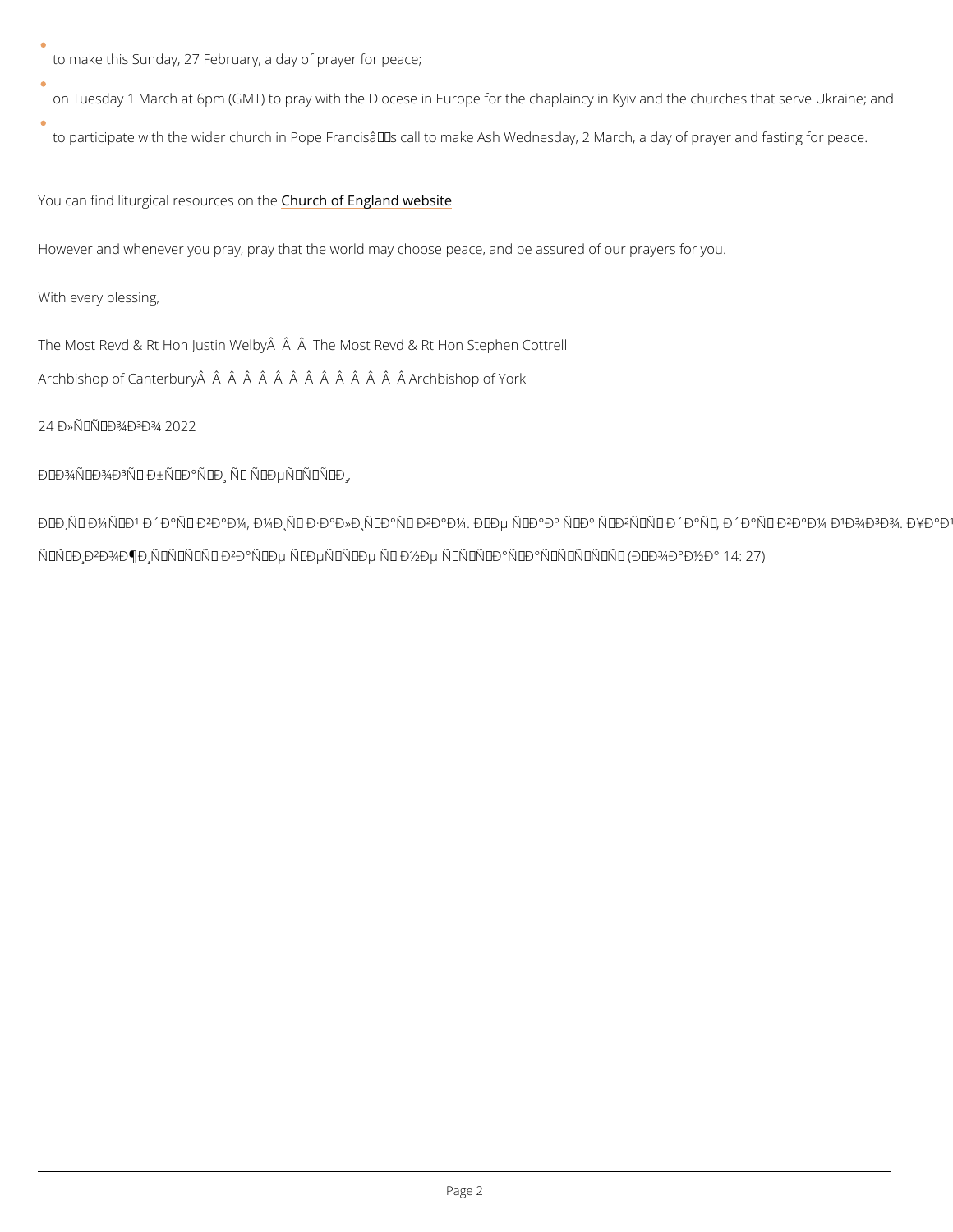Đ£ баĐ<sup>3</sup>аÑDÑDĐ¾ÑD ÑDĐ· Đ½Đ°ÑD ÑDÑDиĐ<sup>2</sup>Đ¾Đ¶Đ°ÑDÑDÑDÑD ÑDеÑDÑDÑD, аĐ¾Đ»Đ¸ Đ¼Đ, диĐ<sup>2</sup>иĐ¼Đ¾ÑDÑD Đ½Đ° жаÑDÑDÑDÑ ÑDÑDP°Ð?лÑDÑDÐ, пÑDдзаÐ3ÑDозÑD Ð?ÑDдноÑDнÐ,Ð1 мÐ,ÑD ÑD безпеаÑD, ÑDаÐ,мÐ, ÐDÐ?ÑDопа Đ½Đ°ÑŒĐ¾Đ»Đ¾Đ´Đ¶ÑŒP2алаьь ÑŒĐ°Đ° Đ´Đ¾Đ2Đ3Đ¾. Đ Đ¾ÑŒÑŒĐ1ььаа аÑŒD°Đ°Đ° Đ2ÑŒĐ»ÑŒĐ½Đ¾ÑŒ ÑŒ деĐ¼Đ¾Đ°ÑŒD°Ñ аÑŒĐ°ÑŒĐ½Đ, Đ2РалРала Đ¾Đ±ÑŒÑŒĐµĐ½Đ½ÑĽ, ÑŒĐ°Đ½Đ°ÑŒÑŒÑĽ ŇĽ Đ¾ÑŒÑŒĐ ´. ĐŒĐ, Đ¾Đ¿Đ»Đ°ĎÑŒÑÆĐ¼Đ¾ Đ2ььаÑŒD, ÑI Đ½Đ°ÑŒĐ¾Đ´Đ¾Đ¼ Đ£ÑŒP°ÑŒD½Đ,, ÑD Đ¼Đ, Đ¼Đ¾Đ»Đ,Đ¼Đ¾ÑDÑD за Đ½ĐµĐ2Đ,Đ½Đ½Đ,ÑD, Đ½Đ°Đ»ÑŒD°Đ½Đ,ÑD, ÑŒD,ÑD, ÑDÑŒD¾ Đ2ÑD Đ ^Đ¾Đ¼ÑロĐ2аĐ, аĐ¾ÑロаĐ½Đ ÑO ÑO ÑOÑOĐ ^Đ½Đ ÑO Đ»ÑOĐ ^еĐ1. ĐOĐ, Đ¿ÑOĐ¾Đ ^Đ¾Đ2жÑOÑOĐ¼Đ¾ Đ2Đ Đ¼Đ°Đ3аÑOĐ, Đ¿ÑOĐ Đ¿Đ Đ½Đ Đ<sup>2</sup>Đ¾Đ<sup>3</sup>Đ½ÑD ÑD Đ<sup>2</sup>Đ Đ<sup>2</sup>еĐ ´ĐµĐ½Đ½ÑD ÑDĐ¾ÑDÑDĐ1ÑDÑDаĐ ÑD Đ<sup>2</sup>ÑDĐ1ÑDÑDа, а ÑDааĐ¾Đ¶ Đ¾ÑDÑDаÑDÑDĐ¼Đ¾ ÑŒŊŇŒð¥Ð°Ð¾Ð¼Ð°ÑŒÑŒŇŒĎ°Ð±Ð½ÐŇŒÐ∙ььÐ}лÑŒÐ∙Ð∙кбеÐ∙пеьенньإÐ,ьь,ььабьльноььÑŒ ьб

ЦÑOĐ¿Đ¾Đ´ÑOÑO ÑO Đ¿Đ¾ÑOÑOжĐ½Đ¸Đ¼ ÑOĐ≧ÑOĐ´ÑOеĐ½Đ½ÑOĐ¼ ÑOÑOĐ½Đ½Đ¾ÑOÑOÑO ÑO аÑOиÑOаĐ¾ÑOÑOÑO Đ¼Đ¸ÑOÑO. Đ£ 14 Đ ĐIĐ2аĐ½Đ3еĐ»ÑIÑI Đ2ÑIĐ´ ĐIĐ34аĐ½Đ°, ĐIÑIÑIÑI Đ½Đ°Đ2ÑIаÑI ÑIĐ2Đ34ÑIÑI ÑIÑIĐ½ÑIĐ2 Đ½Đ° Đ¢Đ°Đ1Đ½ÑIĐ1 ĐIеÑIеÑIÑI ÑI ь޼ьުьުмÐÑŒ ЦенепьоÑŒĎ¾Ð¿ÑŒÐкÑŒĎºĐ½Ð½ÑŒ,аьадьеьоьь ЪлибоаеььÐ,кÐ Đ¼Đ ÑD Đ¼Đ¾Đ¶Đµ даÑDРлРÑDе ĐDÑDÑDÑD, ÑDе беĐ·Đ¾Đ¿Đ»Đ°ÑDĐ½Đ Đ'аÑD, ÑDĐ¿Đ¾ÑDÑDб жĐ ÑDÑDÑD, а Đ≧ÑDĐ´Đ¿Đ» Đ ´Đ°ÑO Đ¼Đ ÑOÑO ÑO Đ ´Đ°ÑO ÑOаĐ¼Đ¾Đ¾ ĐOÑOÑOĎOа. ĐOÑOÑO ÑOĐ¾Đ¼ÑO ĐOĐ¾ÑOĐ;Đ¾Đ ´ÑO Đ¼Đ¾Đ¶Đµ заĐ;еĐ2Đ½Đ ÑOĐ Đ½Đ° ÑOÑO, ÑOÑOĐ¾ Đ¾ÑOÑOĐ Đ¼ÑOÑOÑOÑO даÑO Đ¼Đ ÑOÑO ĐOÑOÑOÑOа Đ¥ÑOеÑOÑOа, Đ½Đ°Đ½Đ°Đ½Đ3лРбÑOĐ¾Đ¼ÑO ÑOÑOĐ2Đ½ÑO Đ½E бĐ¾ÑDÑDĐ,ÑDÑD.

Đ¢Đ°Đ°Đ¸Đ¼ ÑDиĐ½Đ¾Đ¼, Đ¼Đ¸ÑD ÑD Đ∙Đ½Đ°ÑDĐ½Đ¾ бÑDĐ»ÑDÑDиĐ¼ Đ½ÑDж Đ≧ÑDĐ´ÑDÑDÑDÑDD½ÑDÑDÑDÑD Đ≧ÑDĐ1Đ½Đ¸. Це даÑ ÑŒP°Đ¾Đ¶ÑŪььеĐ½Đ½ÑD âŒD Ď ^аÑQ, ÑŒP°Đ Đ1 Đ½ĐµĐ¾Đ±ÑŒÑŒP ^Đ½Đ¾ Đ¿ÑŒD Đ1Đ½ÑŒÑŒP . Це Đ2РбÑŒÑD, ÑŒP°Đ Đ1 Đ¼Đ N ÑŒP°Đ Đ' Đ¾Đ°ÑŒDµÑŒD»ÑŒÑD ÑŒP° Đ½Đ°Đ¼ жĐ ÑŒD Đ2 злаĐ3Đ¾Đ ´ÑD Đ¼ÑŒD¶ ÑŒD¾Đ±Đ¾ÑD, а ÑŒD°Đ°Đ¾Đ¶ Đ½Đ°ÑŒÑD Đ2заÑŒD¼ ĐロĐ¾Đ¾Đ¼. ЦеĐ1 даÑO ÑOÑDаÑO ÑOеаĐ»ÑOĐ½ÑOÑOÑOÑO ÑO Đ¿ÑOаĐ½ĐµĐ½Đ½ÑO ÑOĐ¿ÑOаĐ2едлРĐ?Đ¾ÑOÑOÑO.

УÑDÑDднÑDнепеÐ<del>?</del>ноÑDÑDÑDÑDÑDÑDP°ÑDÑD, мÐ, молÐ,моÑDÑD, ÑDобаожен ÑDаожна з н Đ¼Đ¾ĐВ»Đ, Đ·Đ½Đ¾ĐºÑDĐ¿Đ¾ĐºĐµÑŒD½ÑŒÑŒD,ÑEÑDĐ´Đ¾ ĐŒĐ¾ÑŒD¿Đ¾Đ´Đ° ÑD Đ¾ÑEÑŒD,Đ¼Đ°ÑŒD, ĐŒĐ¾ĐВо даÑD Đ¼Đ,ÑEÑE, ÑŒ Đ¼Đ¾Đ3Đ»Đ, Đ¿ÑIаÑIÑIĐ2аÑIĐ, заÑIаĐ´Đ, ĐIĐ¾Đ¶Đ¾ÑI ÑIĐ¿ÑIаĐ2еĐ´Đ»Đ,Đ2Đ¾ÑIÑIÑI, Đ¿ÑIĐ·Đ½Đ°ÑIĐ, ĐIĐ¾Đ¶Đµ Đ¿ÑDĐ Đ¼Đ ÑDеĐ½Đ½ÑD ÑD Đ»ÑDбĐ¾Đ2, ÑD Đ¾Đ±ÑDаÑDĐ Đ½Đµ ÑDĐ»ÑDÑD Đ½ĐµĐ½Đ°Đ2Đ ÑDÑDÑD, ÑDÑDĐ1Đ½ÑDĐ2аĐ½Đ½ÑD ÑD Đ¿Đ¾E ĐロĐ¾Đ¶Đ,Đ1 ÑロĐ»ÑロÑロ ÑロĐ¿ÑロаĐ2еĐ´Đ»Đ,Đ2Đ¾ÑロÑロÑロ, Đ¼Đ,Đ»Đ¾ÑロеÑロĐ´Ñロ Ñロ Đ¼Đ,ÑロÑロ. ĐロĐ»Ñロ Đ½Đ°Ñロ, ÑロÑロĐ,ÑロÑロĐ,ÑロĐ½, Đ2Ñ

Đ½Đ° аÑIĐ Đ·ÑI Đ¼Đ°ÑI бÑIÑIĐ Â Đ2аĐ¾ÑIÑIĐ½ĐµĐ½Đ¾ÑI Đ2 Đ¼Đ¾Đ»Đ ÑIĐ2ÑI. Đ¢Đ¾Đ¶ Đ¼Đ, заĐ¾ÑIĐ¾ÑIÑIĎIAD¼Đ¾ Đ2аÑI

Đ¿ÑDĐ ÑDĐ ´Đ½Đ°ÑDĐ ÑDÑD Đ ´Đ¾ Đ¼Đ¾Đ»Đ ÑDĐ2Рза Đ¾Đ3Đ¾ÑDĐ½ĐµĐ½Đ½ÑD ÑDĐ2ÑDÑDÑD ĐDĐ¾Đ¶Đ Đ¼ ĐDÑDÑDĐ¾Đ¼, ÑDĐ¾Đ± ÑDĐ2Ñ

Đ¾Đ±ÑDаĐ2 Đ¼Đ ÑD, Đ·Đ¼ÑDÑDĐ½Đ Đ2 ÑDÑD Đ¼ÑDжĐ½Đ°ÑDĐ¾Đ´Đ½ÑD ÑDÑDÑDаÑDÑDÑDĐ, ÑDаÑD Đ´Đ¾Đ¿Đ¾Đ¼Đ°Đ3аÑDÑDÑD Đ½Đ

Đ¿ÑDаÑDÑDĐªĐ°ÑDĐ ÑD жĐ ÑDĐ ŇD ŇDĐ´Đ½Đ¾ÑDÑDÑD ÑD Đ½Đ°ÑDĐ¾Đ¼ÑD ÑDĐ¿ÑDĐ»ÑDĐ½Đ¾Đ¼ÑD ÑDĐªÑDÑD.